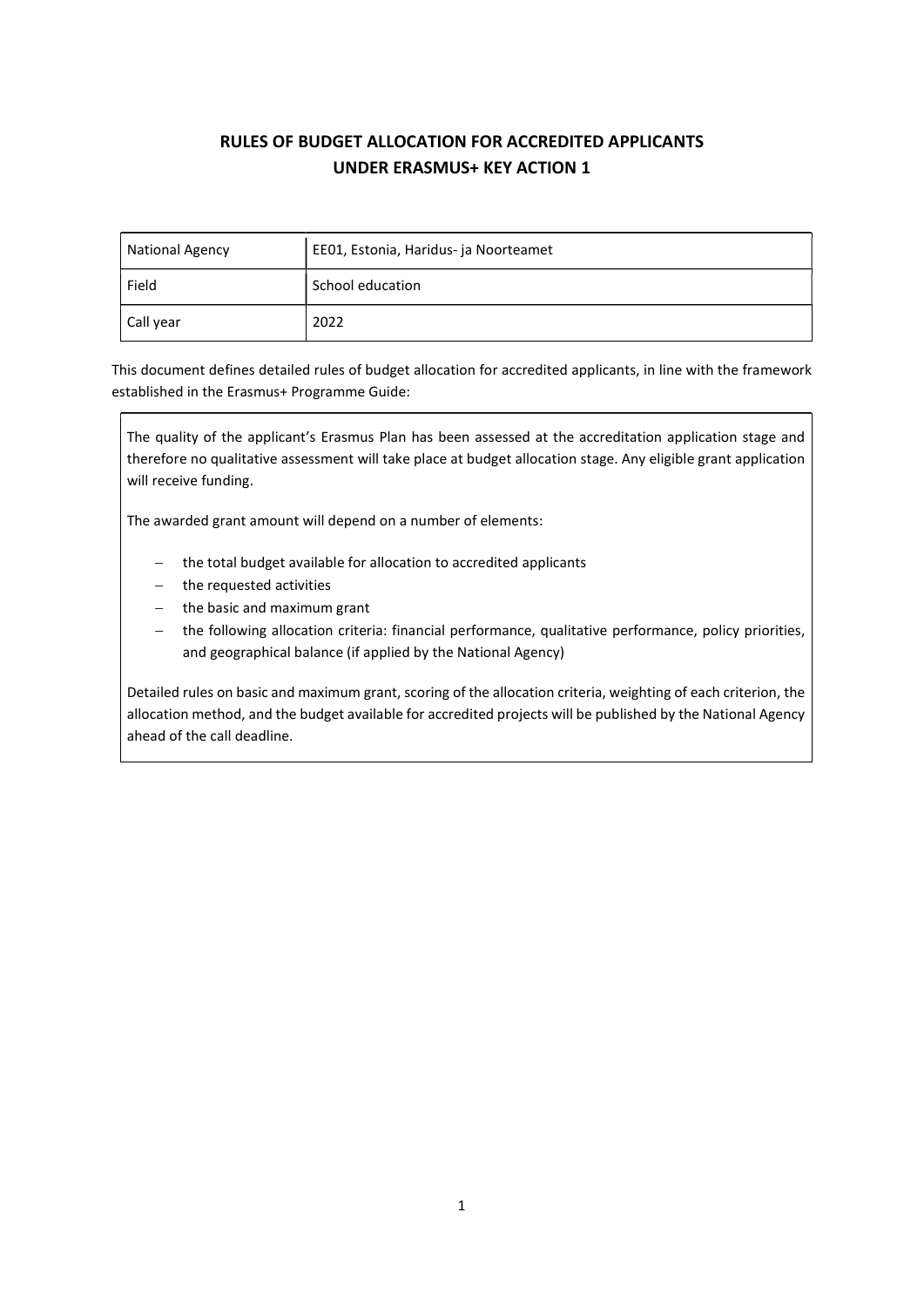### 1. AVAILABLE BUDGET

The available budget will be apportioned between the applicable allocation criteria in the following way<sup>2</sup>:

| Basic grants and financial performance                   | At least 190 000 € |
|----------------------------------------------------------|--------------------|
| performance and<br>Qualitative<br>policy  <br>priorities | At least 530 000 € |

In addition, the following amount will be reserved for budget categories based on reimbursement of real costs:

|--|

In case of need, the National Agency may further increase the reserved amount. If part of the reserved funds is left unused, the National Agency may distribute them through a second allocation exercise.

# 2. ESTIMATING THE BUDGET REQUIRED TO IMPLEMENT THE REQUESTED ACTIVITIES

The National Agency will calculate the budget required to implement activities requested by each applicant. The estimation of the required budget will be done on the basis of unit costs defined in the Programme Guide and historical data on grants for similar activities.

A standardised estimation cannot be performed for costs that are highly dependent on each specific case, namely inclusion support for participants and exceptional costs. Requests for these types of costs will be assessed based on the description, justification and estimated amount provided by the applicant as part of the application. In addition, beneficiaries can make further requests for these types of costs during the first 12 months of project implementation by submitting a written request to the National Agency. A limit on the total amount of additional funds that can be requested may apply, as defined in the relevant grant agreement.

In all cases, the awarded grant shall not be higher than the estimated budget required to implement all activities requested by the applicant.

#### 2.1. Maximum grant $3$

Maximum grant is not set by the NA in the school education field for Call 2022.

<sup>&</sup>lt;sup>1</sup> The final allocated budget may be lower than the specified amount if all applicants have been awarded the maximum amount according to the rules set out in this document. If additional funding becomes available, the National Agency may increase the available budget.

<sup>&</sup>lt;sup>2</sup> Exceptionally, the specified amounts may be lowered if the budget required for inclusion support and exceptional costs is higher than originally foreseen; if all applicants have already been allocated the maximum amounts according to the rules set out in this document; or if a minor correction is required due to rounding rules.

<sup>&</sup>lt;sup>3</sup> In addition to the general rules on maximum grants, the awarded grant for applicants under observation may be further limited by the National Agency in accordance with the specific decision on establishment of observation measures.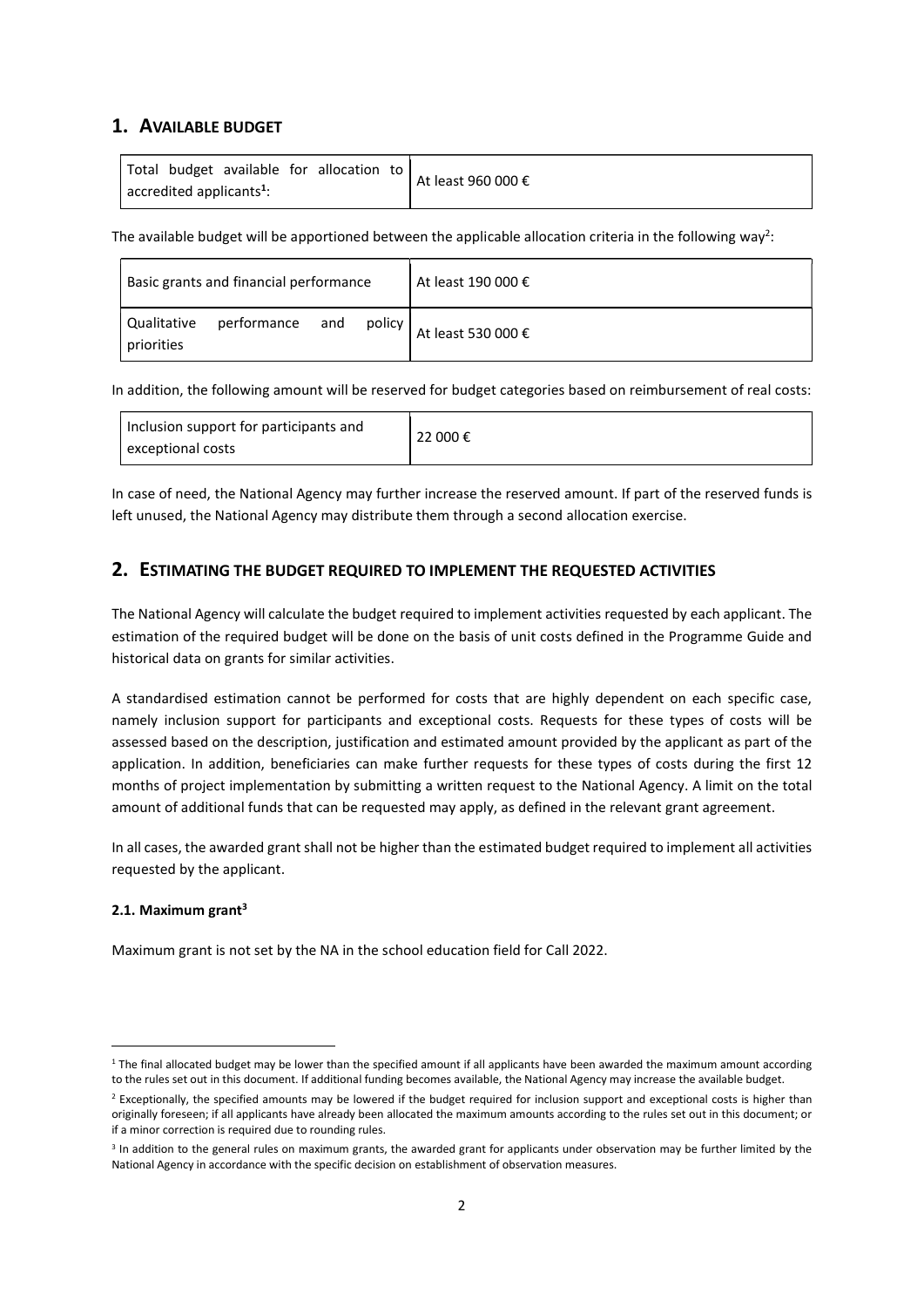#### 2.2. Competitive allocation

If the total budget available for allocation to accredited applicants is not sufficient to provide each applicant with the budget required to implement their requested activities (taking into account the rules on maximum grant defined in section 2.1), then a competitive allocation will take place as described below in section 3. However, if the total available budget is sufficient to fully address requests of all applicants, then the budget allocation rules described in section 3 will not apply.

### 3. BUDGET ALLOCATION RULES

Budget allocation will take place in multiple phases. In each phase, the available budget will be divided between eligible applicants based on the described criteria<sup>4</sup>.

Applicants that receive the full budget required to implement their requested activities (or that reach their maximum grant) will not participate in further allocation. Any surplus funds will be divided among other applicants based on the allocation rules as specified for each phase. All allocated amounts will be rounded to the nearest whole Euro.

#### 3.1. First phase: basic grants and financial performance

A basic grant will be provided to each applicant at the beginning of the allocation process<sup>5</sup>. The purpose of the basic grant is to allow all accredited organisations to implement a minimum number of mobility activities and progress towards the objectives of their Erasmus Plan.

For organisations that have already completed grant agreements under their accreditation, the amount of the basic grant will be linked to their past financial performance to ensure stable and reliable funding for good performers. In this context, financial performance refers to the applicants' ability to fully use the awarded funds, as demonstrated by their results in previous grant agreements.

In Call 2022, criteria on financial performance will not apply because eligible organisations have been newly accredited or have not yet finished their first accredited projects. However, in view of the future calls, applicants should make sure to request an appropriate number of activities according to what they are able to implement. Failing to use up the awarded funds during the duration of the grant agreement (maximum 24 months) can lead to low financial performance and therefore a lower grant in future calls.

For newly accredited organisations, the basic grant is 20 000 EUR. The National Agency may increase the basic grant after the submission deadline, in case sufficient funds are available.

#### 3.2. Second phase: qualitative performance and policy priorities

The purpose of the qualitative performance criterion is to ensure that accredited applicants deliver good quality activities and gradually progress towards the objectives of their Erasmus Plan. In addition, applicants may score higher if proposing to implement priority activities.

Budget assigned to this phase will be divided among the applicants in proportion to their score.

<sup>4</sup> When calculating the applicants' performance, the National Agency may exclude from consideration past projects that have been negatively affected by the COVID-19 pandemic or other events outside of the beneficiary's control (force majeure).

<sup>&</sup>lt;sup>5</sup> Exceptionally, if the basic grant is higher than the maximum grant, then the basic grant will be capped accordingly.